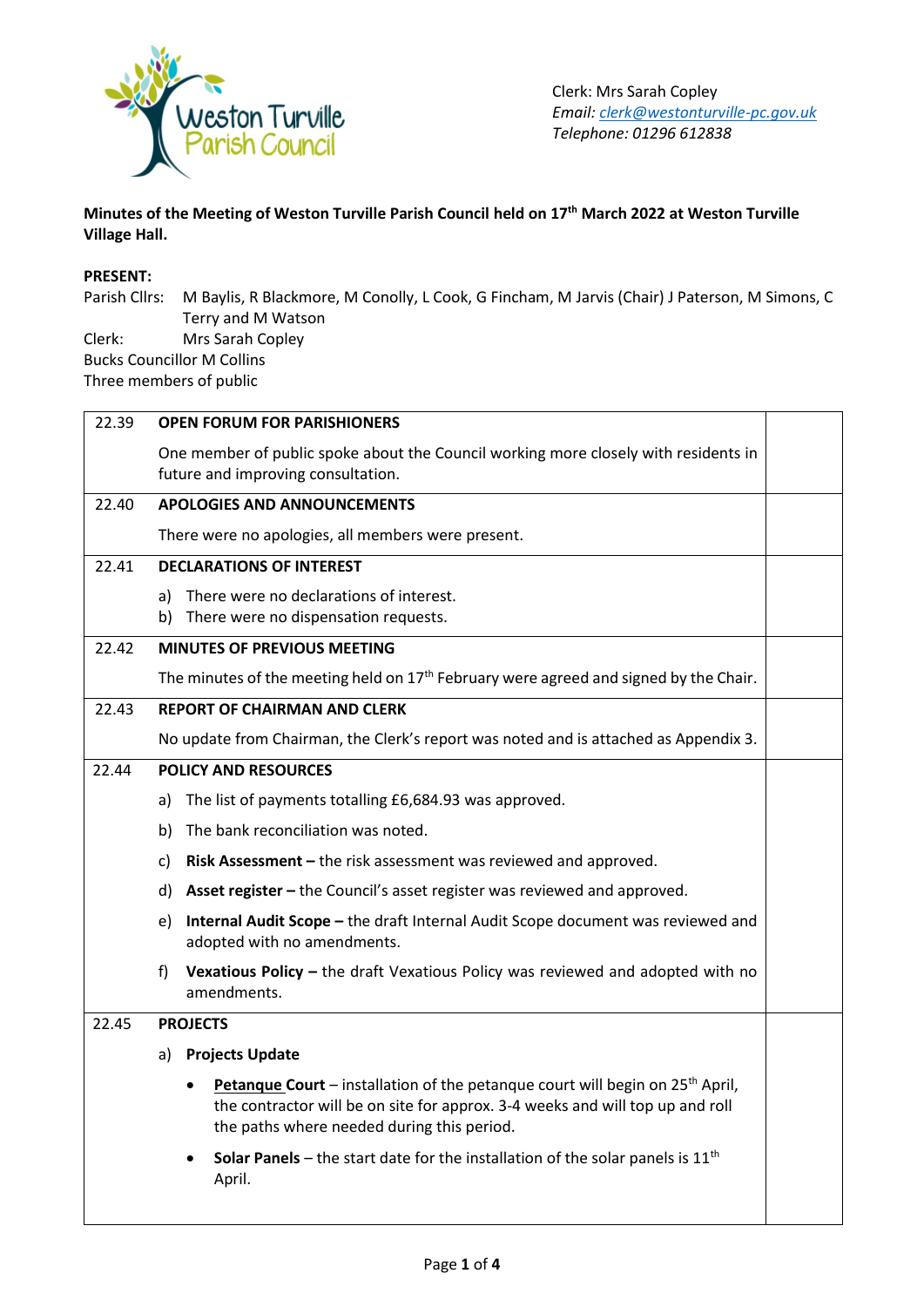|       |                                                                                                                                    | Roof Insulation - three companies have been approached for options and<br>$\bullet$<br>costs. One had provided a desktop quote without a site visit, two have been<br>to site to assess the requirements and quotes awaited.                                                                                                                                                                                                                                |       |  |
|-------|------------------------------------------------------------------------------------------------------------------------------------|-------------------------------------------------------------------------------------------------------------------------------------------------------------------------------------------------------------------------------------------------------------------------------------------------------------------------------------------------------------------------------------------------------------------------------------------------------------|-------|--|
|       | Glebe Field right of way $-$ the work to improve the right of way had been<br>٠<br>scheduled for October after the nesting season. |                                                                                                                                                                                                                                                                                                                                                                                                                                                             |       |  |
|       |                                                                                                                                    | The Glebe field - grants<br>$\bullet$                                                                                                                                                                                                                                                                                                                                                                                                                       |       |  |
|       | Wendover Community Board - the Council's application for grant funding for<br>the ecological survey had been approved.             |                                                                                                                                                                                                                                                                                                                                                                                                                                                             |       |  |
|       |                                                                                                                                    | Bucks, Berks and Oxon Wildife Trust (BBOWT) - Clarification had been sought<br>from BBOWT with regard to what grant funding they may have available.<br>They confirmed that any grant funding would not be available until the results<br>of the survey are known and that a grant application with project plan would<br>then need to be submitted. They also advised that BBOWT could only give<br>grants to community groups and not to parish councils. |       |  |
|       |                                                                                                                                    | Memorial to fallen plane - project completed. The Chairman thanked Cllr<br>٠<br>Watson for his work on this project.                                                                                                                                                                                                                                                                                                                                        |       |  |
|       |                                                                                                                                    | Hall Extension Snagging - the contractor had visited the office to review the<br>٠<br>snagging list and a date is awaited for the works to be carried out. This had<br>been ongoing for some time and the contractor apologised for the delay<br>which was due to staff changes. 5% retention fee had been held back until<br>completion of snagging, this would be due once the works are complete and is<br>funded via s106 for the hall extension.       |       |  |
|       |                                                                                                                                    | b) 2022-23 Workplan<br>The draft workplan for 2022-23 was reviewed and agreed.                                                                                                                                                                                                                                                                                                                                                                              |       |  |
|       | C)                                                                                                                                 | <b>Registration of Council's land – the village hall and recreation ground was not</b><br>currently registered with Land Registry. It was AGREED to accept the quote from<br>Parrott and Coales solicitor to assist with this.                                                                                                                                                                                                                              | Clerk |  |
| 22.46 | <b>EVENTS</b>                                                                                                                      |                                                                                                                                                                                                                                                                                                                                                                                                                                                             |       |  |
|       |                                                                                                                                    | Platinum Jubilee Event - Cllrs Simons and Fincham reported back on arrangements to<br>date. It was AGREED to set a budget of £1,500 for this celebration event.                                                                                                                                                                                                                                                                                             |       |  |
| 22.47 | <b>ENVIRONMENT</b>                                                                                                                 |                                                                                                                                                                                                                                                                                                                                                                                                                                                             |       |  |
|       | a)                                                                                                                                 | Walton Place - Vale of Aylesbury Housing Trust were currently consulting with<br>residents of Walton Place with regard to planting schemes for the ground green<br>areas and the verges in the road, the results were awaited. The Clerk had asked for<br>the Parish Council to be notified of the results as it could impact on grass cutting in<br>this road.                                                                                             |       |  |
|       |                                                                                                                                    | b) Bird box, Brookside $-$ a local resident had written to the Council to ask that the<br>Council consider replacing the broken bird box on the Council's land in Brookside.<br>It was AGREED to get a quote from a tree surgeon to remove the remains of the<br>broken box that is damaging the bark on the tree and to ask Lindengate for a<br>recommendation of the best type of bird box for this area to replace it.                                   | Clerk |  |
|       | C)                                                                                                                                 | <b>Streetlight, West End - a consultation had been carried out with the residents of</b><br>West End following a request for the street light to be turned off overnight. All<br>residents were in favour of this. The cost would be £98 plus VAT for the<br>replacement photocell for the light. It was AGREED to change the photocell on this<br>light.                                                                                                   | Clerk |  |
|       | d)                                                                                                                                 | Hedgehog Highway - Correspondence had been received regarding the Hedgehog<br>Highway Project. It was AGREED to purchase a box of hedgehog highway markers<br>to give away to residents.                                                                                                                                                                                                                                                                    | Clerk |  |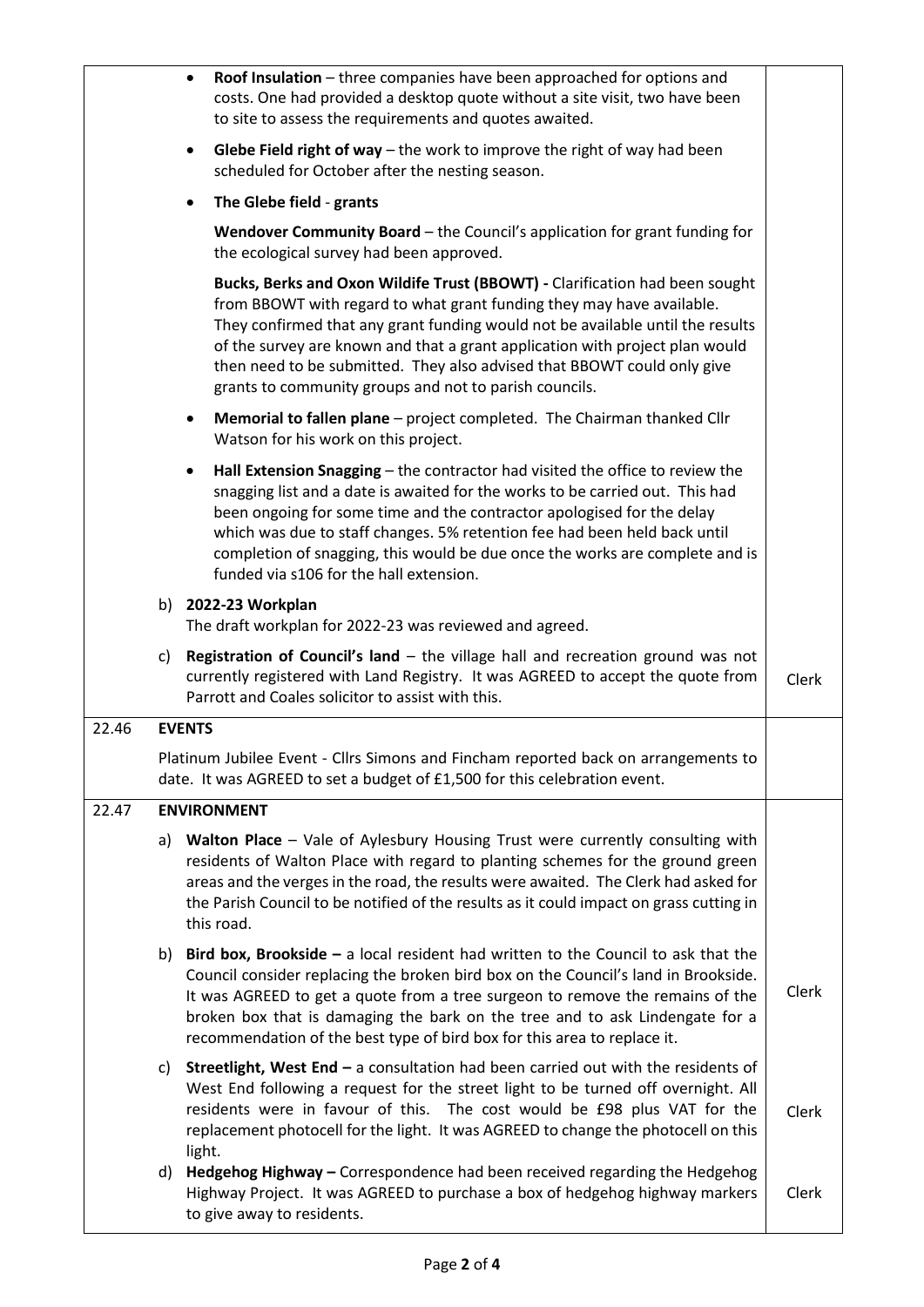| 22.48 | <b>CLIMATE CHANGE WORKING GROUP</b>                                                                                                                                                                                                                 |  |  |  |
|-------|-----------------------------------------------------------------------------------------------------------------------------------------------------------------------------------------------------------------------------------------------------|--|--|--|
|       | Climate Action Weston Turville (CAWT) had provided a list of the group's priorities for<br>the forthcoming year. The draft workplan for the Parish Council was AGREED.                                                                              |  |  |  |
| 22.49 | <b>BUS SERVICE</b>                                                                                                                                                                                                                                  |  |  |  |
|       | The report prepared by Cllr Conolly and previously circulated was noted and it was<br>agreed to send the questions posed in the report to the cabinet member for transport<br>at Bucks Council.                                                     |  |  |  |
| 22.50 | <b>PLANNING AND HIGHWAYS COMMITTEE</b>                                                                                                                                                                                                              |  |  |  |
|       | The minutes of the meeting held on 10 <sup>th</sup> March were noted.                                                                                                                                                                               |  |  |  |
| 22.51 | <b>CORRESPONDENCE</b>                                                                                                                                                                                                                               |  |  |  |
|       | The correspondence received was noted.                                                                                                                                                                                                              |  |  |  |
|       | It was agreed that                                                                                                                                                                                                                                  |  |  |  |
|       | the Chairman, Vice Chairman and Clerk would meet with the Hampden Fields<br>$\bullet$<br>consortium and report back to the Council.<br>Cllrs Simons and Cook would attend the RAF Halton stakeholder event on<br>$\bullet$<br>behalf of the Council |  |  |  |
| 22.52 | <b>MATTERS FOR INFORMATION OR NEXT AGENDA</b>                                                                                                                                                                                                       |  |  |  |
|       | Cllr Cook asked for an update on repairs for the path between Walton Place and School<br>Approach, the Clerk would contact Transport for Bucks for an update.                                                                                       |  |  |  |
|       | Bucks Cllr Collins gave an update on budgets for Bucks Council. He also asked for the<br>Parish Council's support in regards to lobbying for extending the remit for use of s106<br>funds by parish councils.                                       |  |  |  |
| 22.53 | DATE OF NEXT MEETING                                                                                                                                                                                                                                |  |  |  |
|       | The next meeting of the Council would be at 7pm on 21 <sup>st</sup> April, immediately followed<br>by the Annual Parish Meeting at 7.30pm.                                                                                                          |  |  |  |

Signed: Camera Communication Control of Capean Control Control Control Control Control Control Control Control Control Control Control Control Control Control Control Control Control Control Control Control Control Control